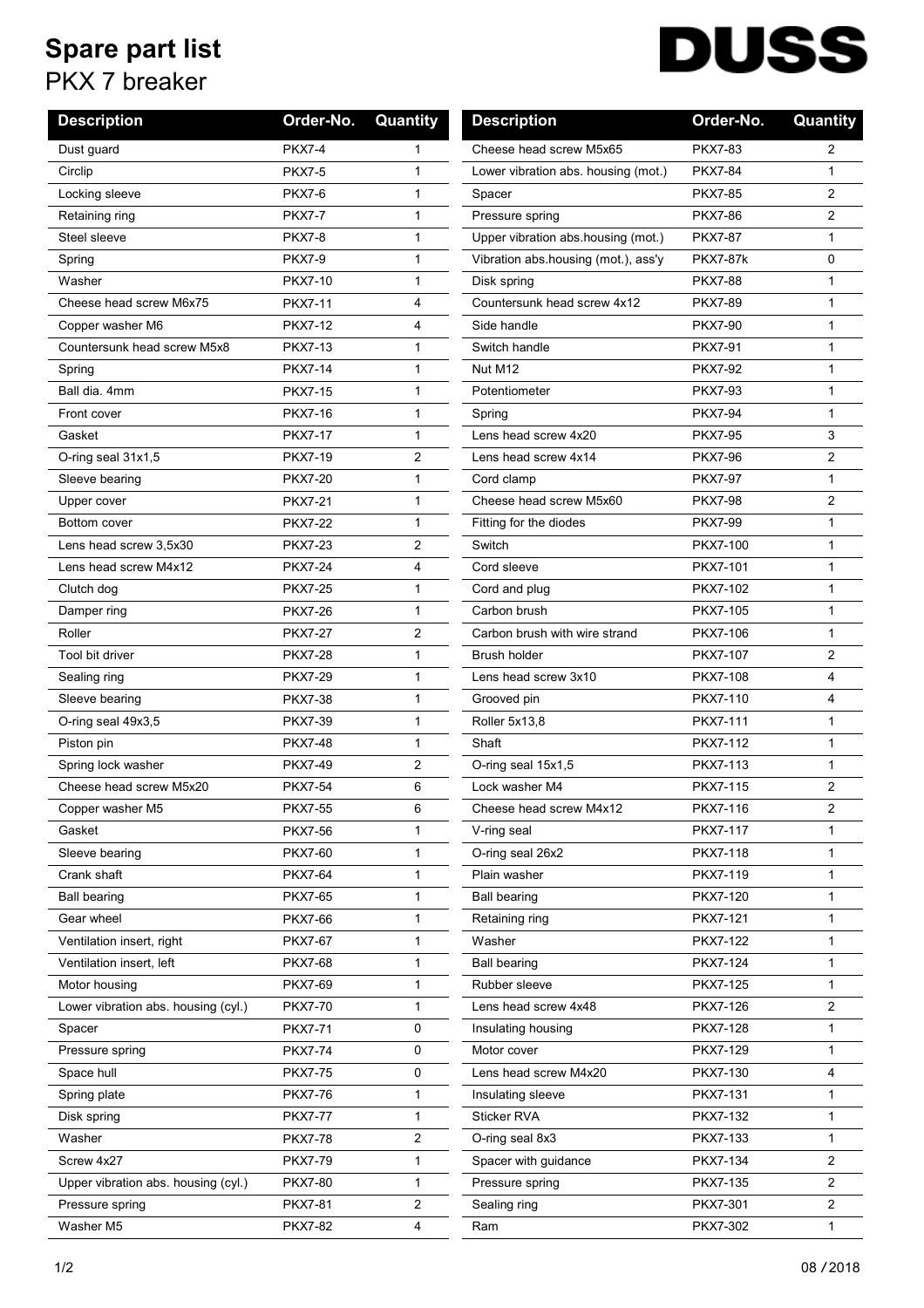## **Spare part list**

## PKX 7 breaker

| DUSS |
|------|
|      |

| <b>Description</b> | Order-No.       | Quantity | <b>Description</b>                  | Order-No.        | Quant |
|--------------------|-----------------|----------|-------------------------------------|------------------|-------|
| Retainer           | PKX7-303        |          | Vibration abs housing (cyl.), ass'y | PKX7-319k        | 0     |
| Disk spring        | PKX7-304        | 2        | <b>DUSS PKX7 sticker</b>            | PKX7-320         | 2     |
| Damper             | PKX7-305        |          | Electronics ass'y                   | PKX7-321         | 1     |
| O-ring seal 35x3   | PKX7-306        |          | PKX7 nameplate                      | PKX7-322         | 1     |
| Cylinder           | <b>PKX7-307</b> |          | Change lever                        | PKX7-323         | 1     |
| Damper washer      | PKX7-308        |          | Change lever, assembled             | PKX7-323k        | 0     |
| O-ring seal 45x4,5 | PKX7-309        |          | Armature, 230V                      | PKX7-324         | 1     |
| <b>Striker</b>     | PKX7-310        |          | Field, 230V                         | PKX7-325         | 1     |
| Striker ring       | PKX7-311        |          | Clamping collar                     | PKX7-326         | 1     |
| Piston ring        | PKX7-312        |          | D-handle                            | PKX7-327         | 1     |
| Piston             | PKX7-313        | 1        | D-handle, assembled                 | <b>PKX7-327k</b> | 0     |
| Piston, assembled  | PKX7-313k       | 0        | Spring dia.10mm                     | PKX7-328         | 1     |
| Connecting rod     | PKX7-314        |          | Washer                              | PKX7-329         | 1     |
| Sleeve bearing     | PKX7-315        |          | Star knob                           | PKX7-330         | 1     |
| Gasket             | PKX7-316        |          | Hexagon head screw M8x150           | PKX7-331         |       |
| Pressure spring    | PKX7-317        | 8        |                                     |                  |       |
| Antivibration mass | PKX7-318        |          |                                     |                  |       |

| <b>Description</b>                  | Order-No. | Quantity      |
|-------------------------------------|-----------|---------------|
| Vibration abs.housing (cyl.), ass'y | PKX7-319k | 0             |
| DUSS PKX7 sticker                   | PKX7-320  | $\mathcal{P}$ |
| Electronics ass'y                   | PKX7-321  | 1             |
| PKX7 nameplate                      | PKX7-322  | 1             |
| Change lever                        | PKX7-323  | 1             |
| Change lever, assembled             | PKX7-323k | 0             |
| Armature, 230V                      | PKX7-324  | 1             |
| Field, 230V                         | PKX7-325  | 1             |
| Clamping collar                     | PKX7-326  | 1             |
| D-handle                            | PKX7-327  | 1             |
| D-handle, assembled                 | PKX7-327k | 0             |
| Spring dia.10mm                     | PKX7-328  | 1             |
| Washer                              | PKX7-329  | 1             |
| Star knob                           | PKX7-330  | 1             |
| Hexagon head screw M8x150           | PKX7-331  | 1             |
|                                     |           |               |